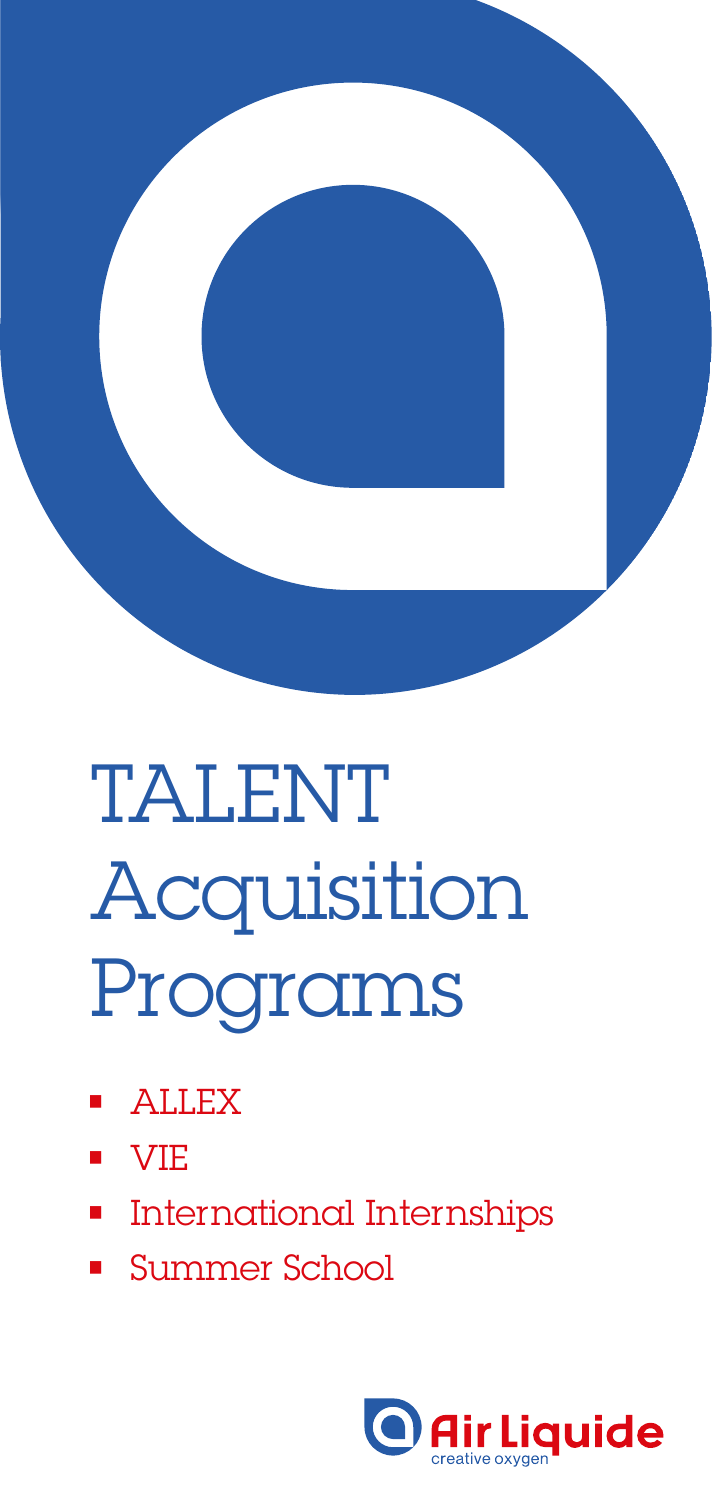# ALLEX (Air Liquide Leading EXcellence)

#### **Graduate**

#### **Description**

- Get a broader view of the entire company early in your career
- Rotate across Air Liquide Europe Industries
- Promote leadership competencies through an accelerated development path

#### **Timing**

• 2x3 months rotations outside of the employment country over a 2 year period

#### Profile

- Master's degree in Engineering or Business
- Recent graduate with maximum 3 years of work experience, showing early signs of leadership potential



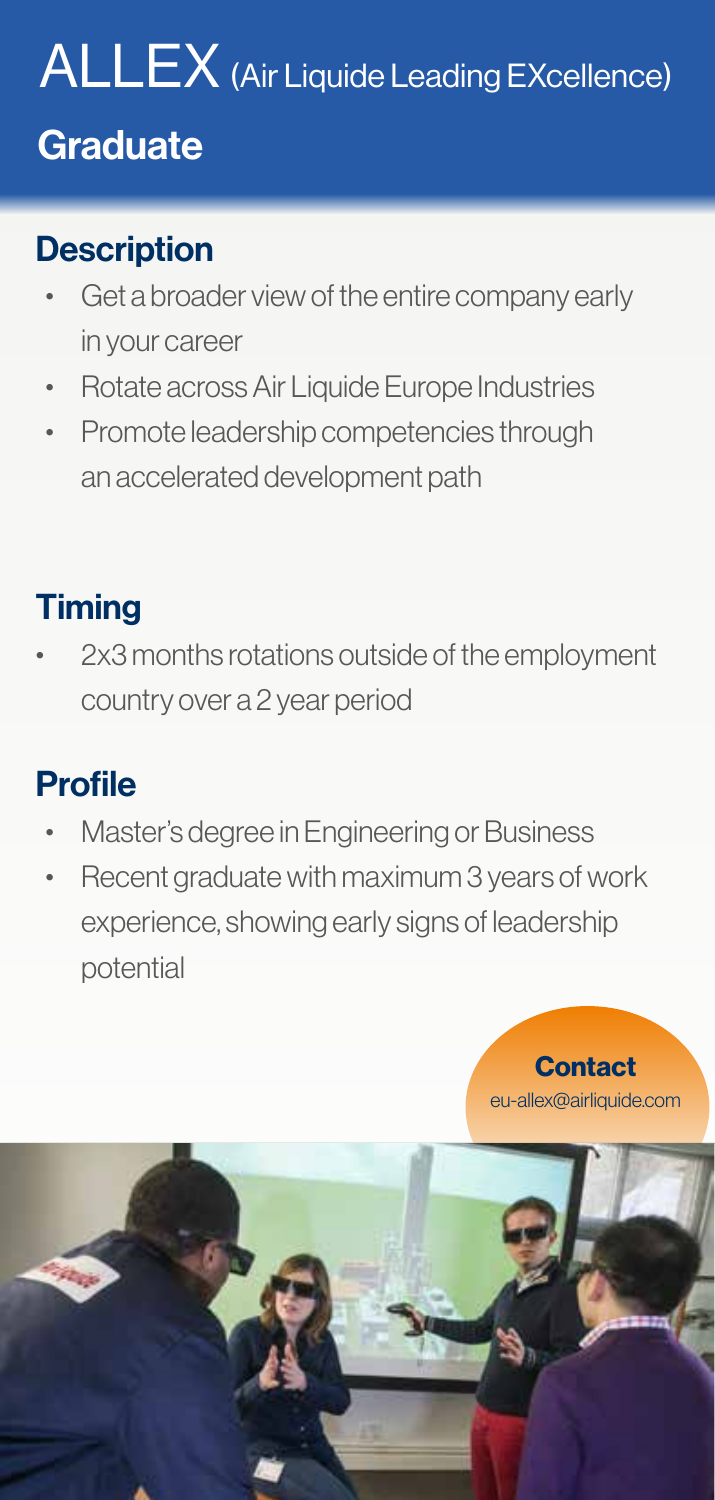### VIE (Volontariat International en Entreprise) **Graduate**

#### **Description**

- Enhance your international & professional experience
- Over 50 VIE missions annually worldwide
- Program managed by the French Governement
- Missions in logistics, marketing, purchasing, projects, engineering, finance, sales, etc.

#### **Timing**

• 12-24 months

#### Profile

- Master's Graduate
- Must be European citizen

**Contact** AL.VIE@airliquide.com • www.civiweb.com VIE offers on: www.airliquide.com/careers

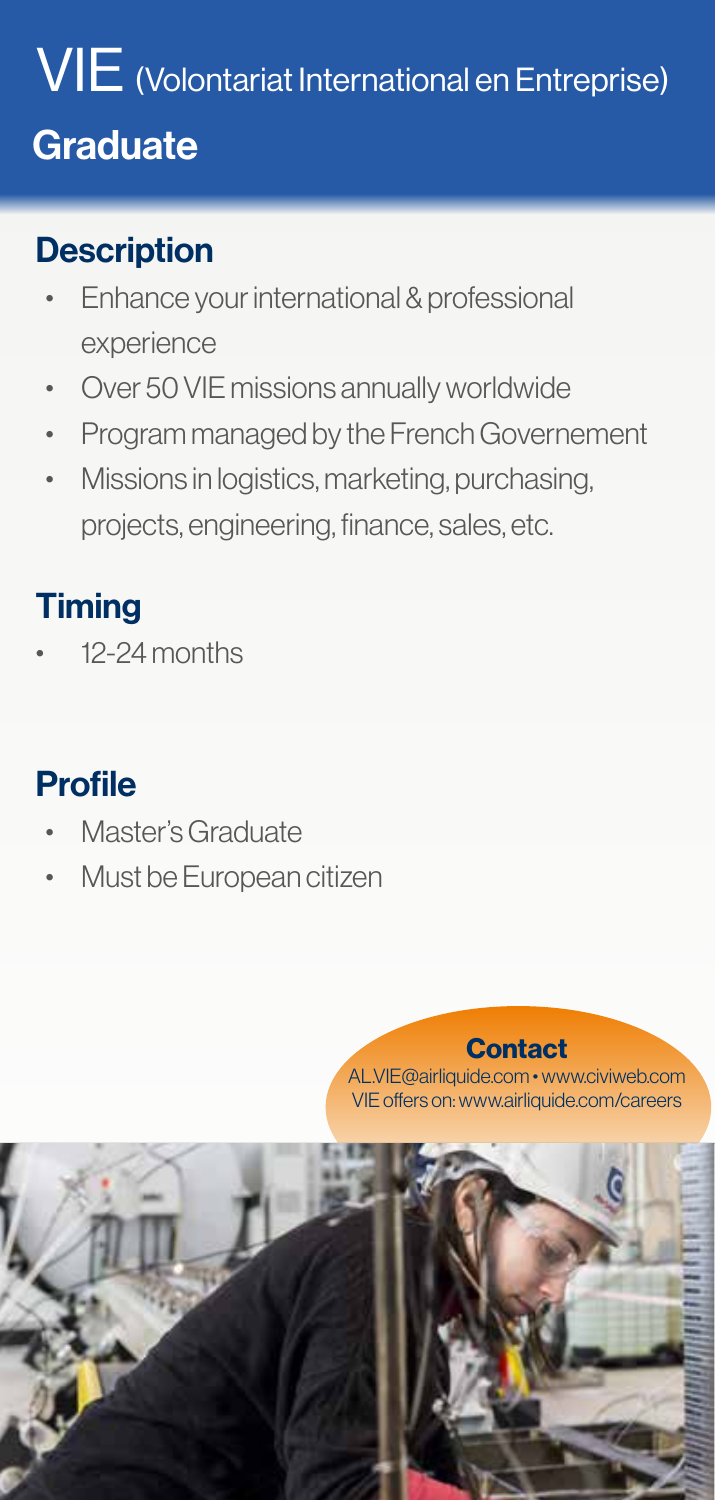### International Internships **Student**

#### **Description**

- Improve your professional experience and discover another culture
- Participating countries provide students with a mission abroad
- Science, Engineering & Business missions

#### **Timing**

• 2-6 months

#### Profile

- Bachelor or Master's student
- 20 students from all over the world



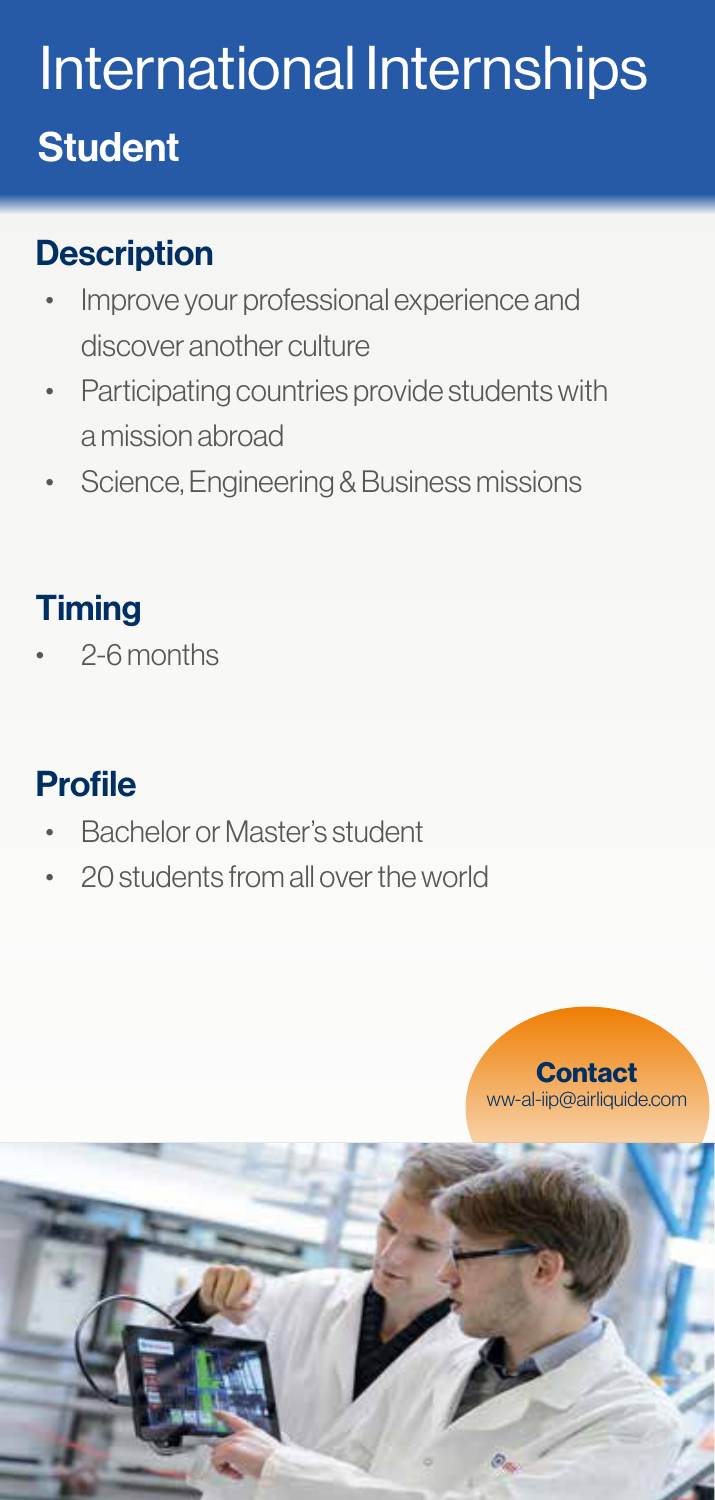### Summer School

#### **Student**

#### **Description**

- Discover Air Liquide from the inside
- Presentations about Air Liquide activities by top managers
- Site visits
- Team work on a business case

#### **Timing**

• 1 week, once a year in June/July

#### **Profile**

- Penultimate year of Master's degree in Engineering or Business
- 30 students from all over the world



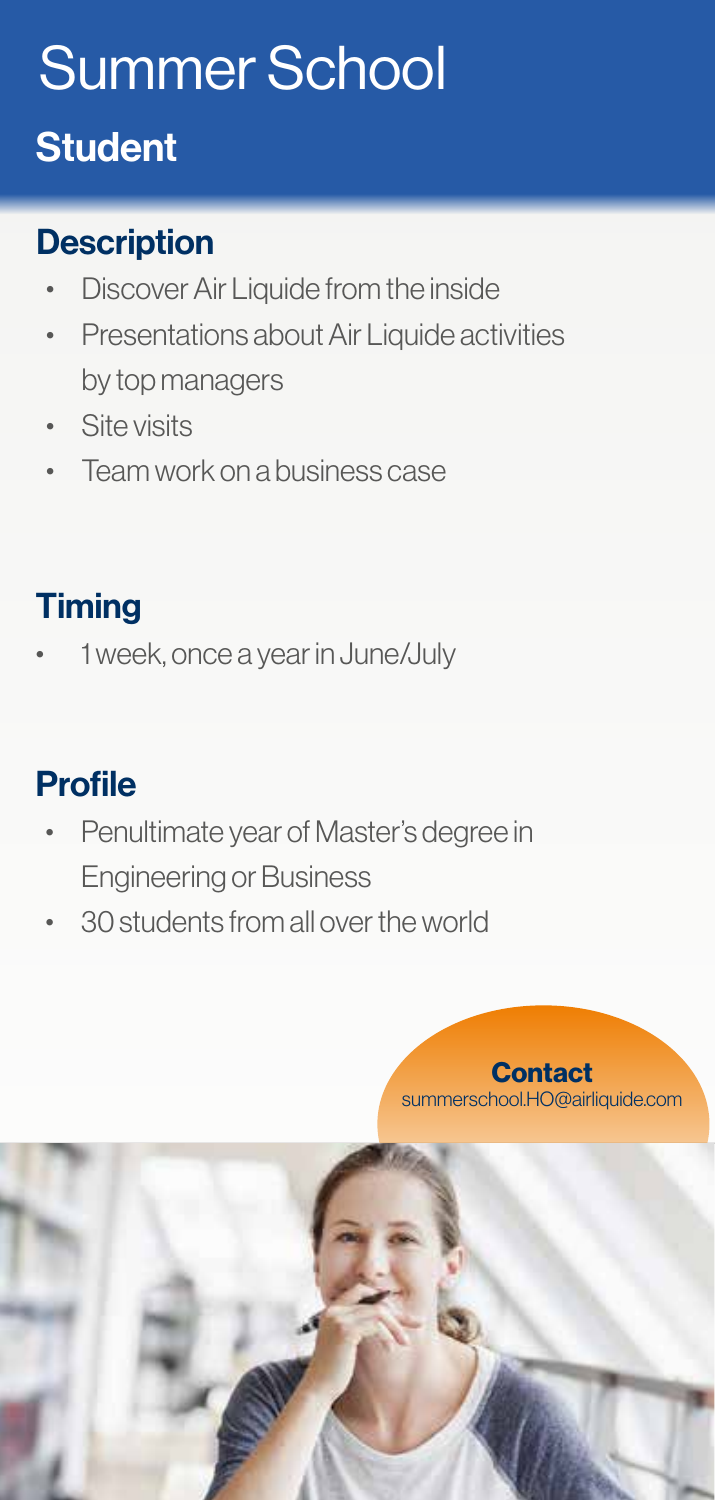### Air Liquide is already part of your daily life!

- To carbonate drinks (to make them sparkle): Carbon dioxide, CO<sub>2</sub>
- To preserve our environment through the development of clean energies for transportation: Hydrogen, H<sub>2</sub>
- To protect lives in hospitals, by helping patients breathe and relieving pain: Oxygen, O<sub>2</sub>
- In smartphones by producing better nanoelectronics:

#### Nitrogen, N<sub>2</sub>

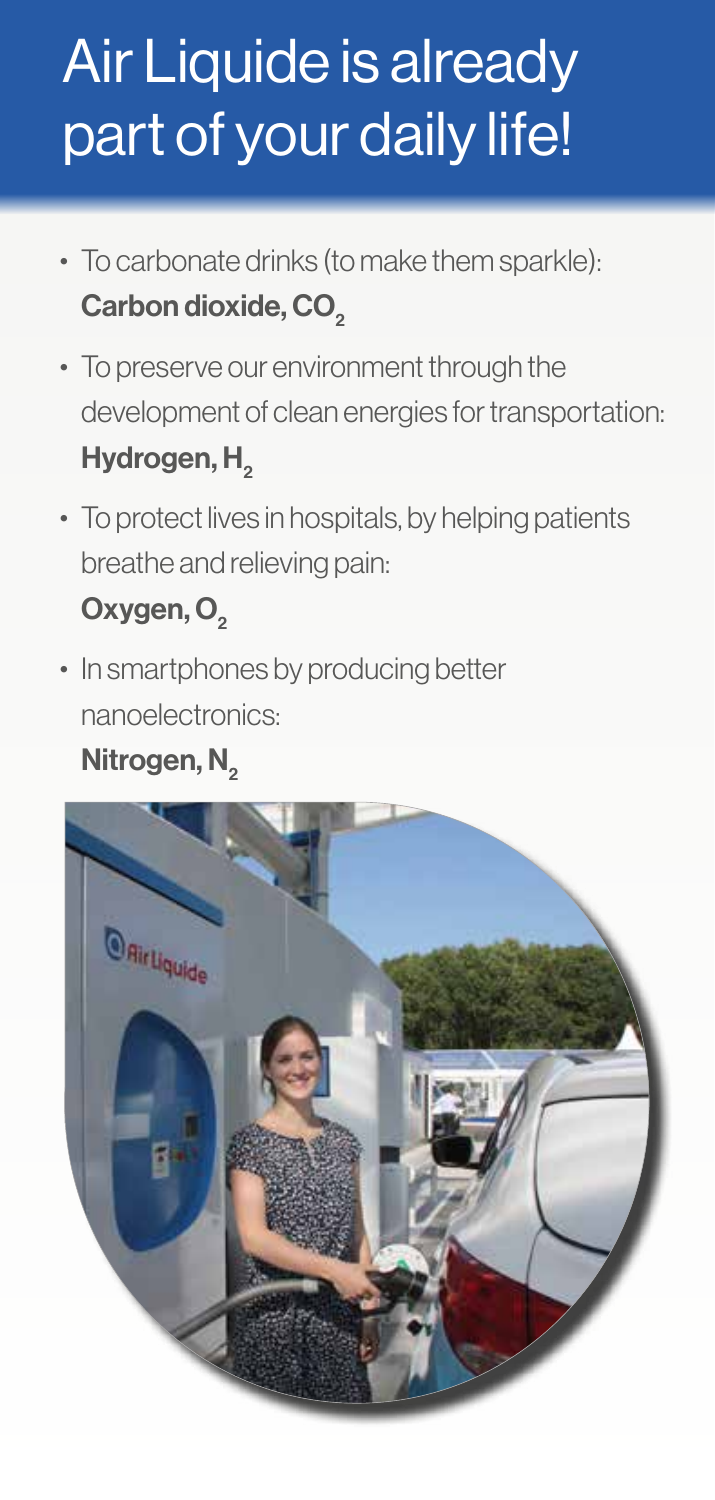## Your future at Air Liquide

#### Air Liquide Nordics is part of the Air Liquide Group

The world leader in gases, technologies and services for Industry and Health, Air Liquide is present in 80 countries with approximately 65,000 employees and serves more than 3 million customers and patients.

Air Liquide Nordics is part of the Air Liquide Group. In Denmark, Finland, Norway and Sweden we form a joint Nordic organisation. This means that we are flexible and have the resources to offer our customers a very high level of service, even across country borders.

Our Nordic success is built on the competences and performance of our nearly 500 employees. We offer good development opportunities, e.g. through our career programs.



airliquide.dk • airliquide.fi • airliquide.no • airliquide.se